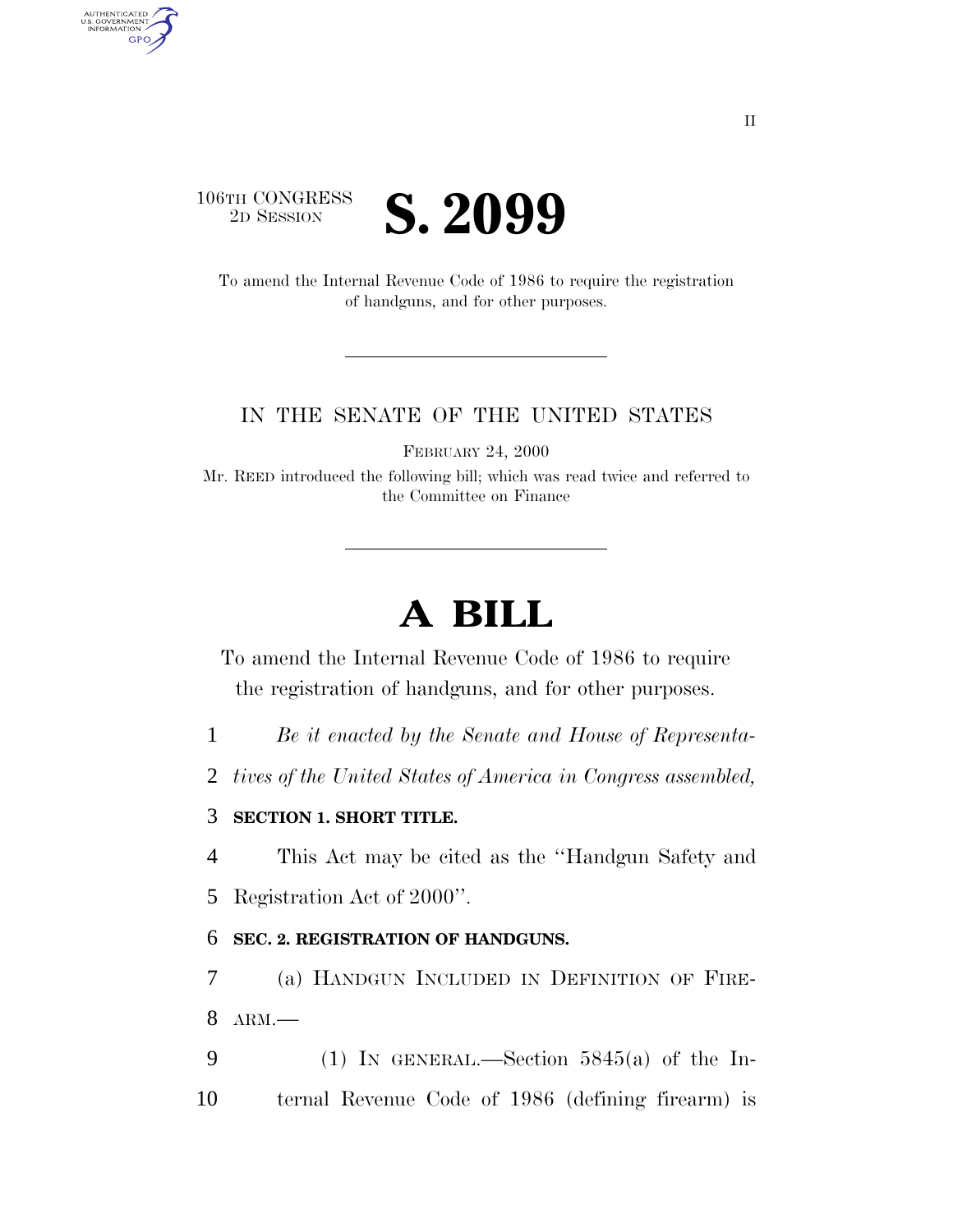| $\mathbf{1}$   | amended by striking "and (8) a destructive device"          |
|----------------|-------------------------------------------------------------|
| $\overline{2}$ | and inserting $(8)$ a handgun; and $(9)$ a destructive      |
| 3              | device".                                                    |
| $\overline{4}$ | (2) DEFINITION OF HANDGUN.—Section 5845                     |
| 5              | of the Internal Revenue Code of 1986 (relating to           |
| 6              | definitions) is amended by adding at the end the fol-       |
| 7              | lowing:                                                     |
| 8              | $\lq($ n) HANDGUN.—                                         |
| 9              | "(1) IN GENERAL.—The term 'handgun' means                   |
| 10             | any weapon (including a starter gun) which—                 |
| 11             | "(A) is designed to or may be readily con-                  |
| 12             | verted to expel a projectile by the action of an            |
| 13             | explosive, and                                              |
| 14             | $\lq\lq (B)$ has a short stock and is designed to           |
| 15             | be held and fired by the use of a single hand.              |
| 16             | "(2) DISASSEMBLED PARTS INCLUDED.—Such                      |
| 17             | term shall also include the frame or receiver of any        |
| 18             | such weapon, and any combination of parts from              |
| 19             | which a handgun can be assembled if such parts are          |
| 20             | in the possession or under the control of a person.         |
| 21             | "(3) EXCLUSION.—Such term shall not include                 |
| <u>22</u>      | a firearm classified as 'any other weapon' under sub-       |
| 23             | section $(e)$ .".                                           |
| 24             | (b) TRANSFER TAX IMPOSED ON HANDGUNS.—Sec-                  |
| 25             | tion $5811(a)$ of the Internal Revenue Code of 1986 (relat- |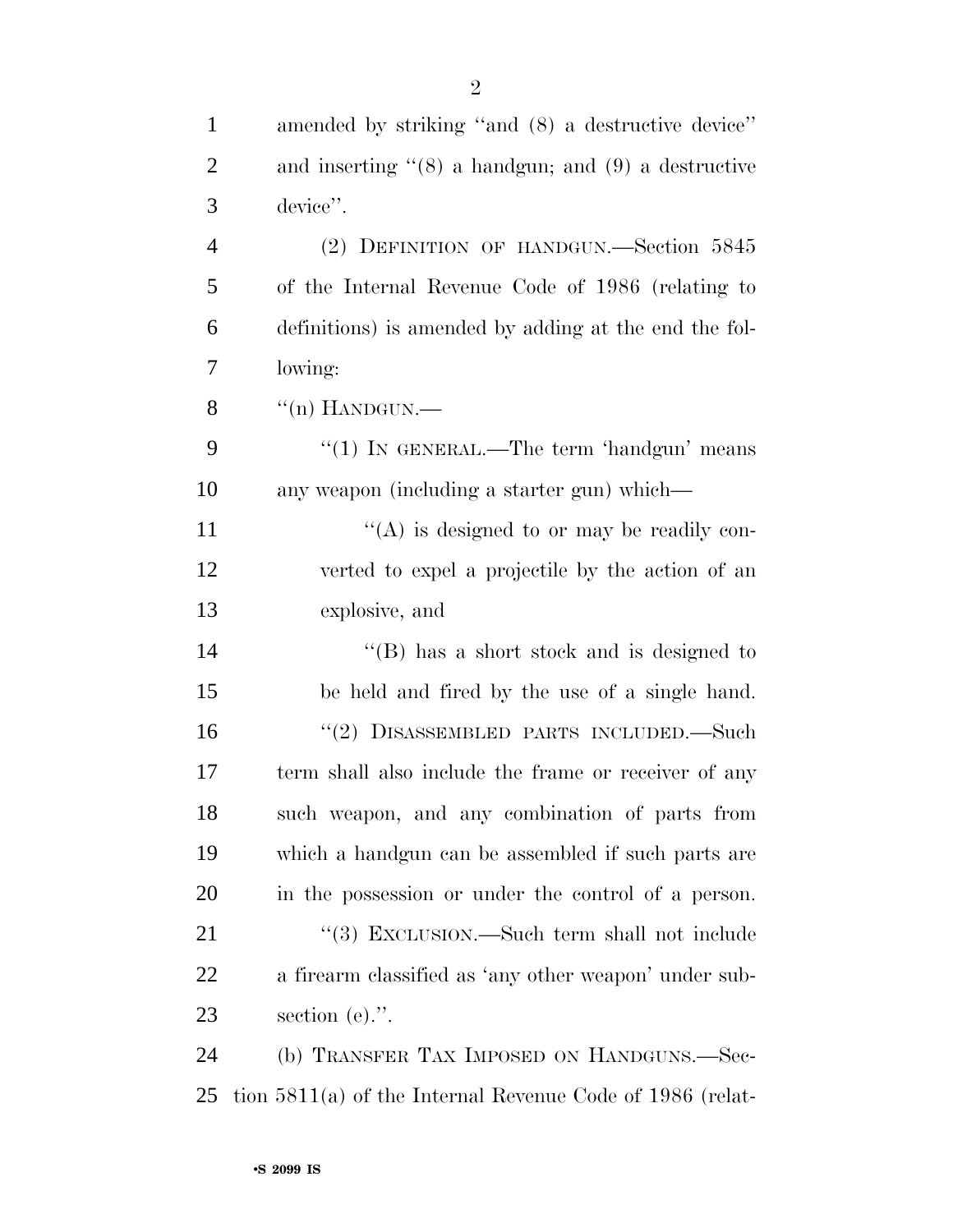ing to rate) is amended by inserting ''or as a handgun 2 under section  $5845(a)(8)$ " after "section  $5845(e)$ ". (c) TAX ON MAKING FIREARMS IMPOSED ON HAND- GUNS.—Section 5821(a) of the Internal Revenue Code of 1986 (relating to rate) is amended by inserting '', except, the tax on any firearm classified as a handgun under sec- tion 5845(a)(8) shall be at the rate of \$50 for each such firearm made'' after ''firearm made''. 9 (d) IMPORTATION POLICY CONTINUED. (1) IN GENERAL.—Section 5844 of the Internal Revenue Code of 1986 (relating to importation) is amended by adding at the end the following: ''This section shall not apply to any firearm classified as 14 a handgun under section  $5845(a)(8)$ .". (2) CONFORMING AMENDMENT.—Section 925(d)(3) of title 18, United States Code, is amend- ed by inserting ''(without regard to paragraph (8) 18 thereof)" after "section  $5845(a)$ ". (e) SHARING OF REGISTRATION INFORMATION WITH STATE AND LOCAL LAW ENFORCEMENT AGENCIES.— 21 (1) IN GENERAL.—Section  $6103<sub>o</sub>$  of the In- ternal Revenue Code of 1986 (relating to disclosure of returns and return information with respect to certain taxes) is amended by adding at the end the following: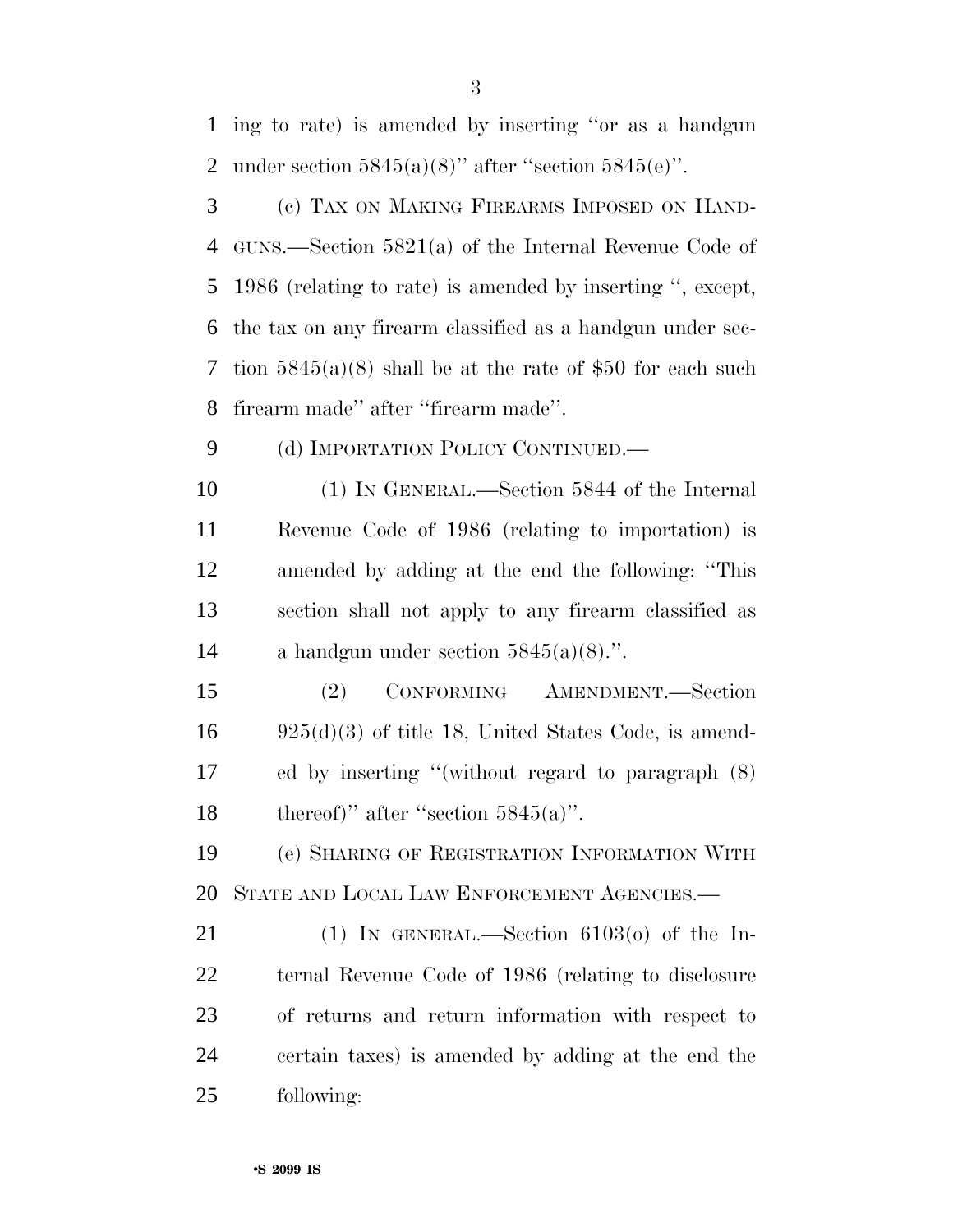| $\mathbf{1}$   | "(3) TAXES IMPOSED ON TRANSFER OF HAND-                  |
|----------------|----------------------------------------------------------|
| $\overline{2}$ | GUNS.—Returns and return information with respect        |
| 3              | to taxes imposed by part II of subchapter A of chap-     |
| $\overline{4}$ | ter 53 (relating to tax on transferring firearms) on     |
| 5              | any firearm classified as a handgun under section        |
| 6              | $5845(a)(8)$ shall be available in an on-line format for |
| 7              | inspection by or disclosure to officers and employees    |
| 8              | $of$ —                                                   |
| 9              | "(A) any Federal law enforcement agency,                 |
| 10             | and                                                      |
| 11             | "(B) any State or local law enforcement                  |
| 12             | agency,                                                  |
| 13             | whose official duties require such inspection or dis-    |
| 14             | closure.".                                               |
| 15             | CONFORMING<br>(2)<br>AMENDMENTS.-Section                 |
| 16             | $6103(p)(4)$ of the Internal Revenue Code of 1986 is     |
| 17             | amended—                                                 |
| 18             | (A) in the matter preceding subparagraph                 |
| 19             | $(A)$ —                                                  |
| 20             | (i) by striking "or $(o)(1)$ " and insert-               |
| 21             | ing "(o)(1), or (o)(3)(A)",                              |
| 22             | (ii) by striking "or $(l)(6)$ " and insert-              |
| 23             | ing $"(1)(6)"$ ,                                         |
| 24             | (iii) by inserting "or $(o)(3)(B)$ ," after              |
| 25             | $``(16),", \text{ and}$                                  |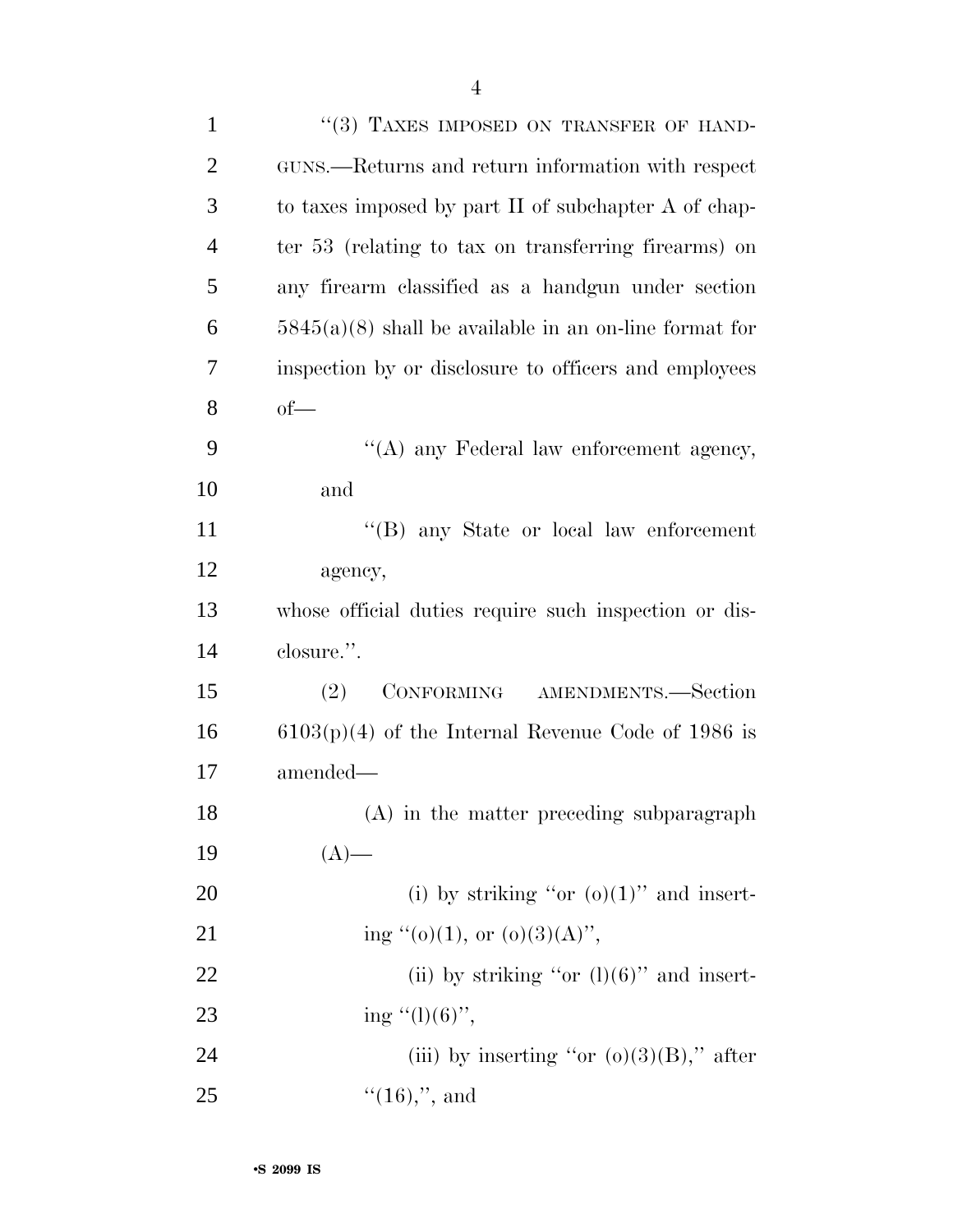| $\mathbf{1}$   | $(B)$ in subparagraph $(F)(i)$ —                     |
|----------------|------------------------------------------------------|
| $\overline{2}$ | (i) by striking "or $(l)(6)$ " and insert-           |
| 3              | ing $(1)(6)$ , and                                   |
| $\overline{4}$ | (ii) by inserting "or $(o)(3)(B)$ ," after           |
| 5              | $``(16),", \text{ and}$                              |
| 6              | $(C)$ in subparagraph $(F)(ii)$ , by striking        |
| 7              | "or $(o)(1)$ " and inserting ", $(o)(1)$ ,<br>or     |
| 8              | $(o)(3)(A)$ ".                                       |
| 9              | (f) TRANSITION RULE FOR NONREGISTERED HAND-          |
| 10             | GUNS.                                                |
| 11             | (1) IN GENERAL.—Any person possessing any            |
| 12             | firearm classified as a handgun under section        |
| 13             | $5845(a)(8)$ of the Internal Revenue Code of 1986    |
| 14             | not registered in the National Firearms Registration |
| 15             | and Transfer Record maintained by the Secretary of   |
| 16             | the Treasury under section 5841 of such Code shall   |
| 17             | register such handgun—                               |
| 18             | $(A)$ within 1 year of the date of the enact-        |
| 19             | ment of this Act, or                                 |
| 20             | (B) upon the transfer of such handgun be-            |
| 21             | fore such 1 year anniversary date.                   |
| <u>22</u>      | (2) TREATMENT OF REGISTRATION AS TRANS-              |
| 23             | FER.—For purposes of any tax imposed by part II      |
| 24             | of subchapter A of chapter 53 of the Internal Rev-   |
| 25             | enue Code of 1986 (relating to tax on transferring   |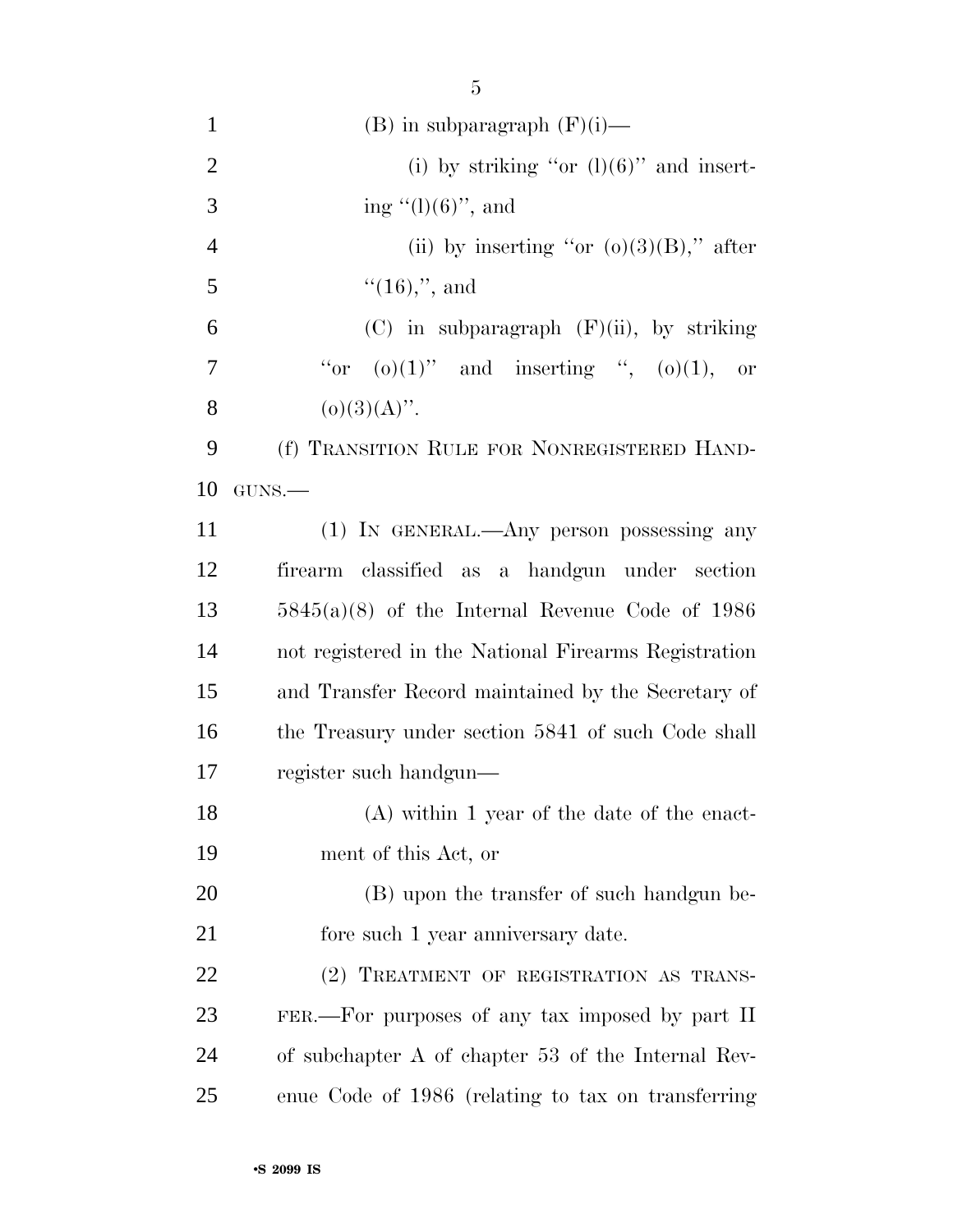| $\mathbf{1}$   | firearms) on any firearm classified as a handgun       |
|----------------|--------------------------------------------------------|
| $\overline{2}$ | under section $5845(a)(8)$ of such Code, any registra- |
| 3              | tion of such handgun under paragraph $(1)(A)$ shall    |
| $\overline{4}$ | be considered a transfer of such handgun.              |
| 5              | (3) NONAPPLICATION OF PENALTY.-Section                 |
| 6              | $5861(d)$ of the Internal Revenue Code of 1986 shall   |
| 7              | not apply with respect to the possession of any        |
| 8              | handgun before the date of the registration of such    |
| 9              | handgun under paragraph (1).                           |
| 10             | (g) PROVISION OF REGISTRATION FORMS.                   |
| 11             | (1) AVAILABILITY.—To promote and assist                |
| 12             | compliance with the handgun registration require-      |
| 13             | ments under the Internal Revenue Code of 1986, as      |
| 14             | amended by this section, the Secretary of the Treas-   |
| 15             | ury shall make available such registration and fin-    |
| 16             | gerprint forms as may be required by the public for    |
| 17             | compliance with such requirements—                     |
| 18             | (A) to State and local law enforcement                 |
| 19             | agencies and facilities of the Department of the       |
|                |                                                        |

 Treasury throughout the States, the United States Postal Service, and such other agencies and departments of the Federal Government as the Secretary determines would aid in making such forms available to the public; and